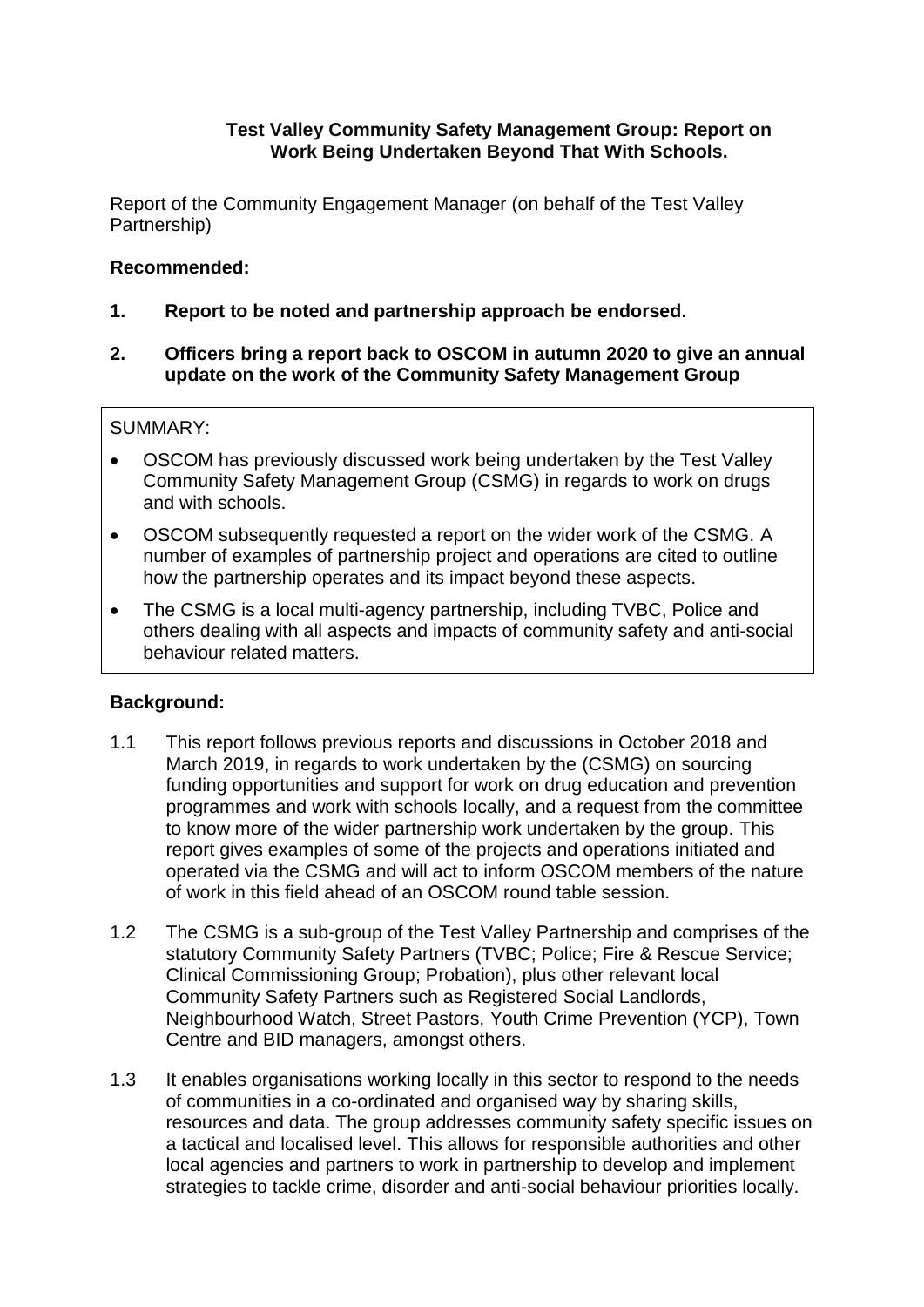- 1.4 Officers from TVBC also attend monthly confidential Police Tactical Command Briefing Meetings to help ensure that effective two-way communication and co-ordination is maintained on key issues between the CSMG and Police. CSMG priorities are a standing item on this agenda.
- 1.5 The CSMG collectively assesses and proposes the partnership priorities to the Test Valley Partnership annually. The priority areas for 2019/20 are:
	- Community Crime Prevention and Public Safety. To increase public reassurance and confidence to report issues to public bodies.
	- Anti-Social Behaviour, in particular including street-attached behaviours.
	- Supporting Vulnerable People in Need, to include issues of Cyber Crime, Scams, and Modern Slavery etc.
	- Positive engagement and early intervention with young people, to identify and address potential causal issues of behaviours.
	- Drug related harm
	- Duties under the Counter terrorism Security Act PREVENT agenda.
	- To encourage co-operative partnership amongst agencies and community/voluntary sector groups working towards enhanced and positive communities.
- 1.6 In addition, monthly sub-group casework meetings (Community Multi-Agency Risk Assessment Conferences) are also held in the North and South of the district with all relevant partners to discuss and plan for cases on an individual basis.

#### **2 Context**

- 2.1 The CSMG has implemented a range of operations and projects to help address the priorities and key issues identified. A sample of the recent early intervention, responsive and engagement partnership operations and projects planned and monitored via the CSMG are outlined below to show its remit:
- 2.2 The diverse nature of the group, incorporating statutory, voluntary and third sector organisations linked to community safety allows for a wide range of information, skills, capacity and intelligence to be brought to the group and incorporated into discussions and projects. It also allows for important messages around crime prevention and public safety to be disseminated to these groups and their wider community networks.
- 2.3 **'Op Mazi':** Following increased reports of Anti-Social Behaviour linked to street-attached individuals, mainly in Andover Town Centre, in the summer of 2018, 'Op Mazi' was launched by the CSMG, incorporating Police, TVBC and local specialist treatment and support service sector partners to address this. These services include Two Saints, NHS Inclusion Substance Misuse Service, MIND, Salvation Army and the Bridge Drop-in amongst others.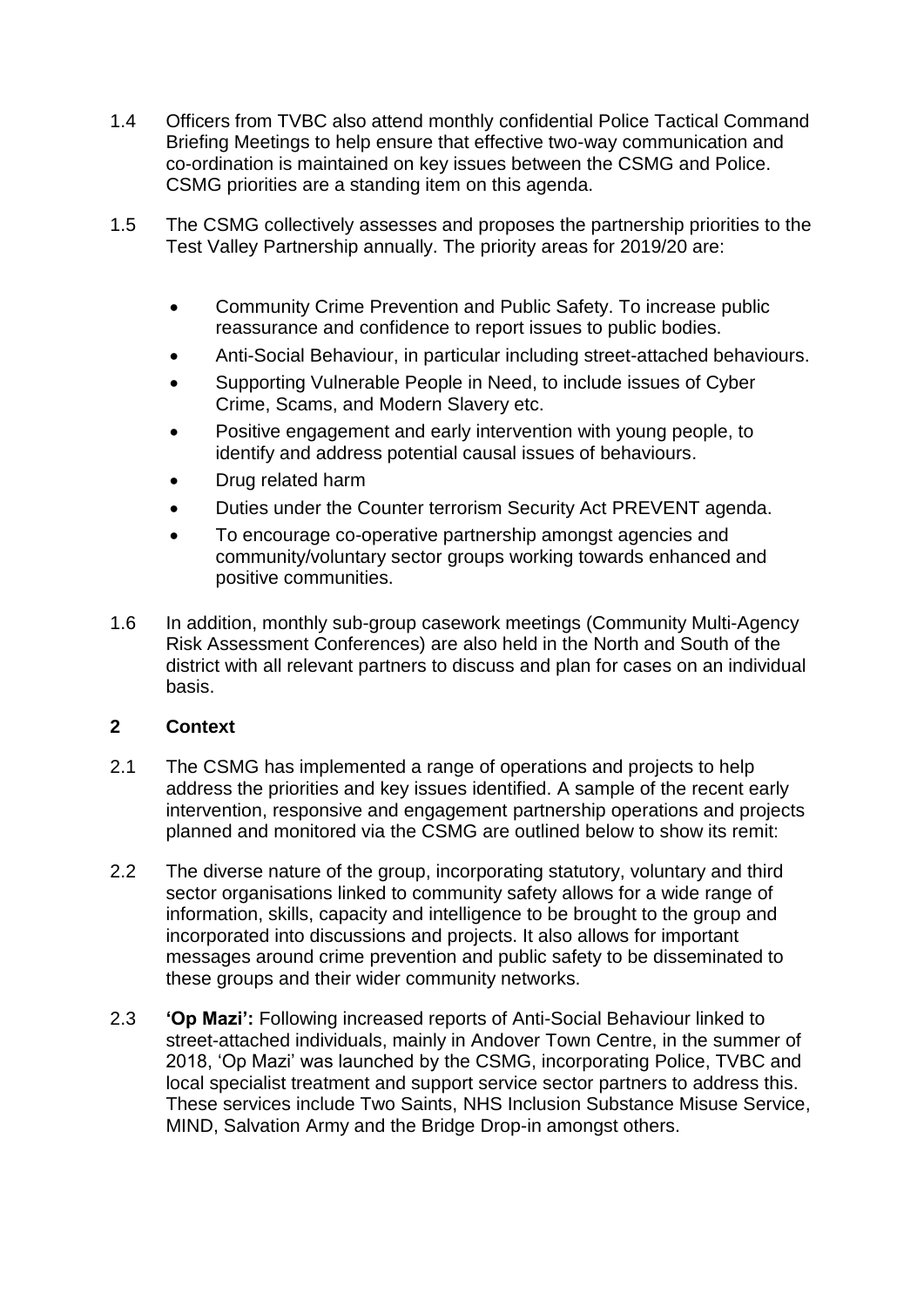- 2.4 Actions have included increased police presence and regular partnership patrols in the areas most affected, plus direct specialist engagement with those concerned to identify any vulnerabilities and issues, with subsequent referrals to partners for action on drink and drug related issues, housing and/or benefits as applicable. Alongside this, enforcement action has been taken by Police and TVBC, along with a series of joint patrols of all partner agencies initiated to engage, monitor and enforce matters.
- 2.5 A number of those identified were subsequently re-housed, found places or entered treatment and have since removed themselves from these areas. Nonetheless some issues remain and the operation has been agreed to continue during 2019/20, with increased frequency of targeted patrols, plus educational projects to advise of available support and encourage public funding to be directed to local support charities and groups rather than direct to individuals.
- 2.6 **PSPOs**: A new Public Space Protection Order (PSPO) for Andover and Romsey, to replace the former Designated Public Places Orders, has been drafted and should be approved by the end of the year. The CSMG has led on evidencing, formulating and co-ordinating the approach to the new orders which, following cabinet agreement and public consultation, will introduce greater powers to deal with anti-social behaviour. The orders will be area specific to the issues evidenced, and will include Anti-social behaviour arising from alcohol usage, harassment and impacts on public health from urination or defecation.
- 2.7 **Vulnerable People**: The CSMG has also identified the need for and provided a series of awareness raising and training courses for professionals beyond the partnership, including on topics such as 'Adverse Childhood Experiences' (ACEs), and Suicide Awareness training for frontline staff following the identification of recent trends in incidents locally. Other examples include links with Police and Trading Standards 'Operation Liberal', 'SCAMnesty', and 'SCAMchampion' projects to identify, engage and advise people at risk of current frauds and scams locally.
- 2.8 **Big Band Buffet:** The Big Band Buffet is an annual event open to over 55s and those who may be isolated, vulnerable and their families, and at increased risk of crime of other harm. It provides a lunch accompanied by a band. Alongside this, partners from the CSMG and other Community Safety based organisations will provide talks and stands for the audience on relevant topics such as home and fire safety, staying safe at home, cybercrime, fraud, scams and distraction burglaries.
- 2.9 **'ICE':** 'ICE' (Intervention, Communication; Education) is an early intervention project developed to identify young people with risky or altered behaviour, and who may be at increased risk of causing Anti-Social Behaviour in their communities, without criminalising them.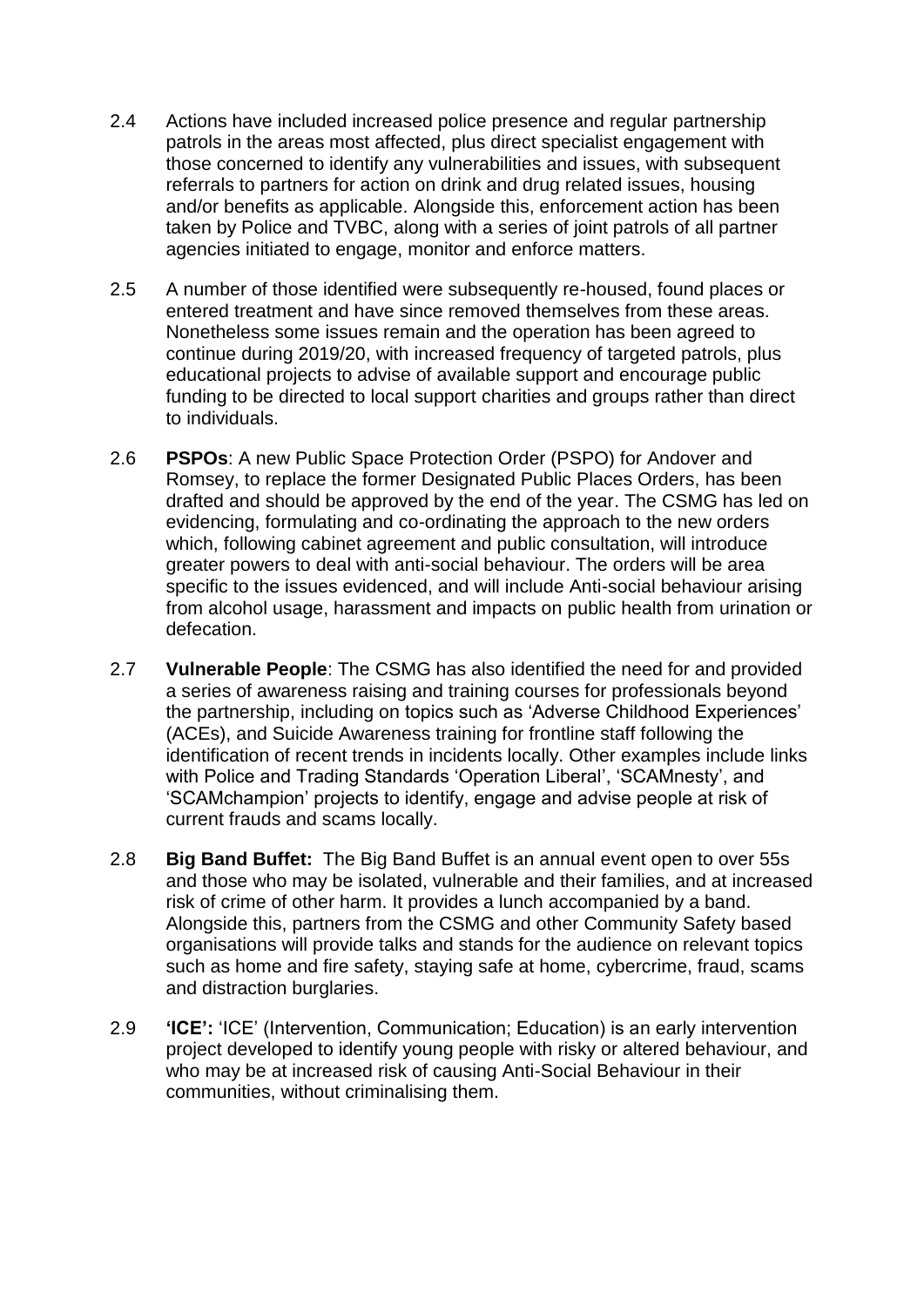- 2.10 ICE comprises Test Valley Borough Council, Hampshire Police, Fire & Rescue Service, Army and Schools; and operates via a series of voluntary workshops for young people to attend, referred by schools, partners and families, highlighting concerns of changes in pupil behaviour, likely to be linked to ASB/offending. The scheme is funded by the Police and Crime Commissioner and the CSMG. Feedback from participants and partners continues to have been positive, both in terms of the course and its subsequent impact on attitudes and behaviours.
- 2.11 In December 2018, the ICE partnership project was recognised in the national 'Children and Young People Now Awards' as a finalist in the Youth Justice category. This is the third year that the project has been recognised and shortlisted by award bodies, following the Hampshire Fire & Rescue 'Celebrating Success' Awards in 2017, and the National 'Resolve ASB Awards' in 2016. Subsequently, additional funding has been secured from the Police and Crime Commissioner to extend the ICE project to March 2020 with three further tailored cohorts scheduled.
- 2.12 To date over 900 people have attended these events, and further funding has been secured from the Police Commissioner to run a further event in January 2020.
- 2.13 **Community Sports:** TVBC, Hampshire Police, Fire & Rescue Service and the Army have operated community sports programmes to engage with young people and break down barriers between them and the agencies. The project now operates a wide range of sports led by local clubs and coaches.
- 2.14 In 2019 around 100 young people took part in Football, Tennis, Athletics, Hockey, Cricket and other taster sessions. The events are open to all young people between 8-15 with promotions targeted on those most vulnerable and at risk. The sessions promote positive social behaviours and continue to improve relationships and understanding between agencies and young people, as well as in helping effective engagement and communication between them.
- 2.15 **Knife Crime**: The CSMG is currently working with the Police and Crime Commissioners newly commissioned services to deliver knife crime awareness and engagement workshops with schools across the Test Valley. It is envisaged that these workshops will be delivered after the spring with those schools who have expressed an interest in taking up this offer. Additional work is also underway with Police to introduce a school apprenticeship project which will engage young people in learning and promoting the issues.
- 2.16 **PREVENT:** The CSMG is linked into the countywide Prevent Board which leads on the topic, and allows for effective information sharing between the strategic leads and the wider community on the requirements and duties. The CSMG has organised awareness sessions and training on this topic for members, community groups such as parish councils and village hall organisations, and for firms such as Be Wiser as part of their apprenticeship training scheme, which is a requirement of Ofsted.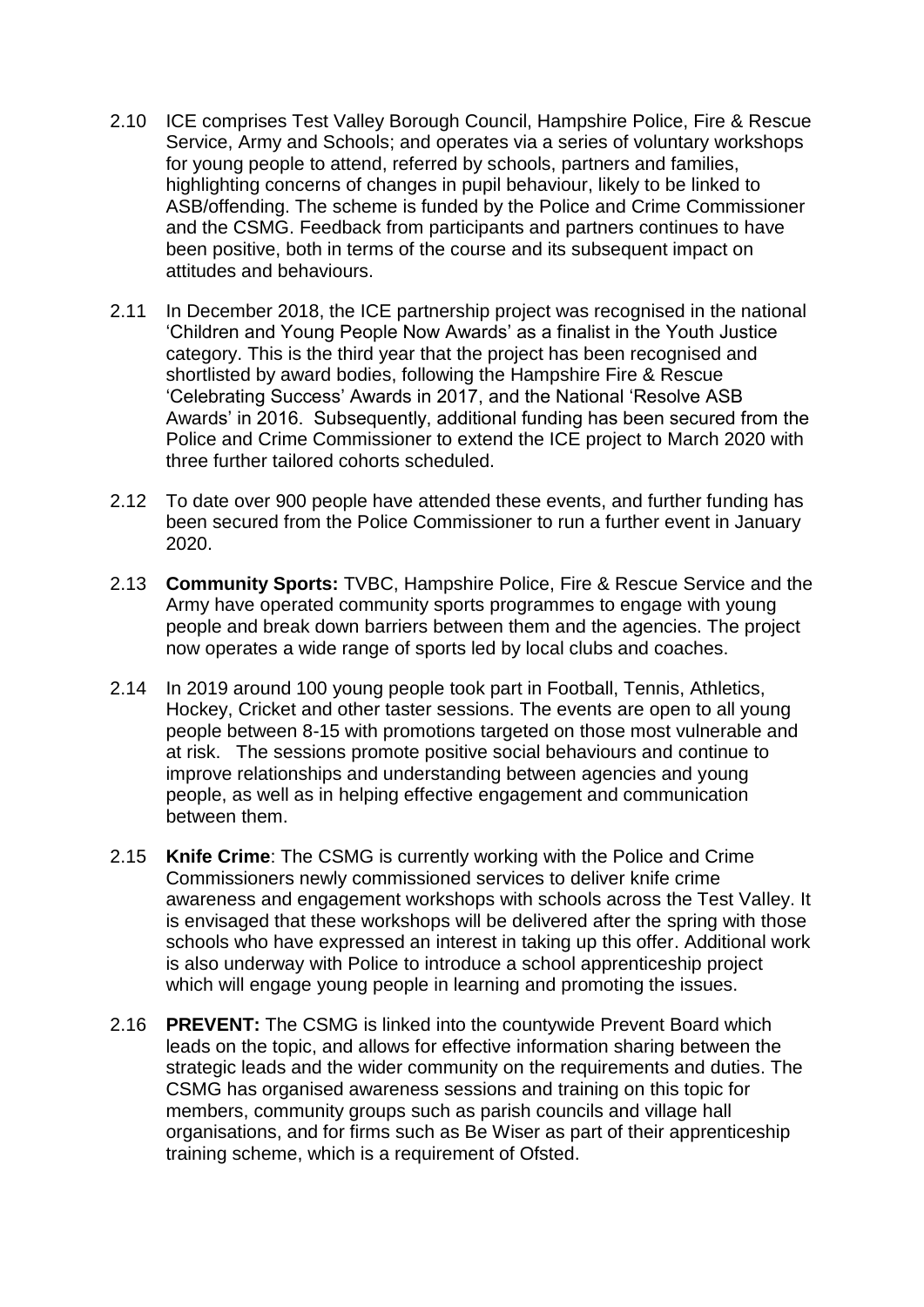- 2.17 The CSMG also encompasses the statutory Community Safety Partnership (CSP) duties of the Test Valley Partnership. The statutory authorities are obliged to work together to protect their local communities and deal with local issues including antisocial behaviour, drug or alcohol misuse and re-offending. They are also responsible for assessing any Community Trigger and Domestic Homicide Review referrals, and to provide an annual Strategic Assessment report for the Police and Crime Commissioner. Each of these aspects are reported to the Test Valley Partnership directly. The 2019-20 Strategic Assessment is currently awaiting sign off by the Office of the Police and Crime Commissioner and therefore is not publicly available at time of writing, however, a copy of the 2018/19 Strategic Assessment is at Appendix A.
- 2.18 **Community Trigger:** 'Community Trigger' is a statutory device which gives victims and communities the right to request a formal review of their case where circumstances of ASB meet a set threshold. In 2018/19 no Community Trigger review requests were received.
- 2.19 **Domestic Homicide Reviews (DHR)**: Under the Domestic Violence, Crime and Victims Act 2004, Community Safety Partnerships (locally through the Test Valley Partnership) have a legal duty to commission 'Domestic Homicide Reviews' and to report their findings to the Home Office, in all cases in which the death of a person aged 16 or over has resulted from violence, abuse or neglect by a person within an intimate relationship, or within the same household. The objective is to identify lessons which can be used for either good practice or areas of improvements.
- 2.20 A DHR has recently been completed in Test Valley. The report, its executive summary and action plan have been approved by the statutory and impacted members of the Community Safety Partnership, and has been submitted to the Home Office for quality assurance processes. The action plan will be implemented by the relevant partners and lead agencies to address the lessons identified. In June 2019 a further DHR referral was received from Police and a review is underway on behalf of the Test Valley Partnerships CSP members.

#### **3 Conclusion**

- 3.1 Research by the College of Policing shows that working in partnership to develop problem-orientated and social skills based prevention and diversionary schemes is an effective means of reducing and addressing issues such as anti-social behaviours. Within Test Valley the CSMG has developed innovative and award winning multi agency projects, such as ICE, Community Sports, The Big Band Buffet and Op Mazi, to name but a few, which demonstrate the effectiveness of this approach to partnership working in Test Valley
- 3.2 Analysis of the available data shows that reports of incidents of ASB have continued to fall, by a further -3.9% over 2018/19 (from -3.3% in 2017/18). From its peak in 2011 of 1,234 reports in Quarter 2 of that year, reports fell to 413 in Quarter 4 of 2018/19 (latest available figures).